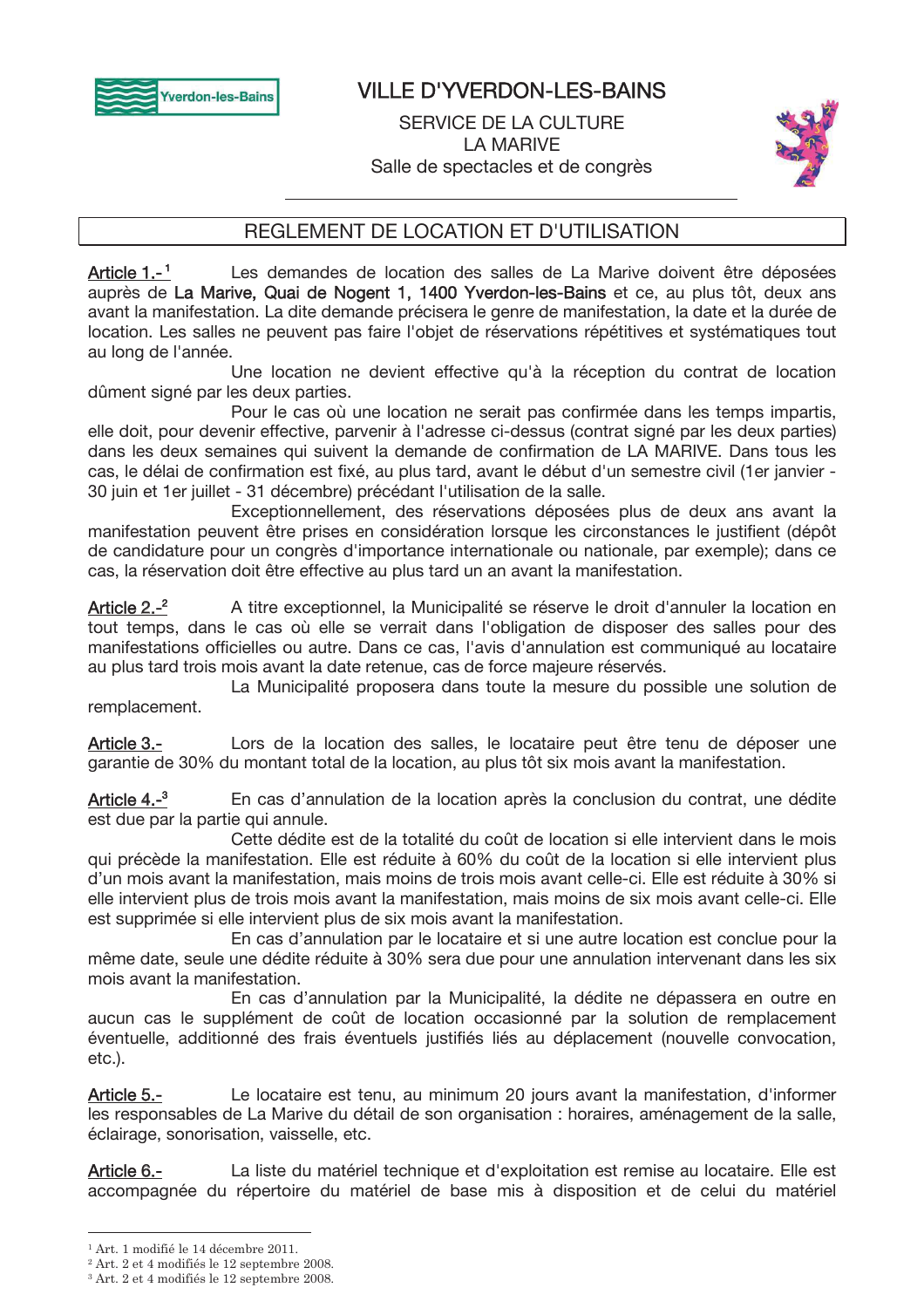complémentaire loué, sur lequel figurent les prix pratiqués. La pose et la dépose du matériel technique ne sont pas comprises dans le tarif de location. En ce qui concerne le matériel technique et d'exploitation seul le technicien est habilité à le mettre en place et à l'exploiter.

La décoration est fournie par le locataire. Elle sera soumise à l'accord Article 7.préalable de l'intendant ou de son remplaçant.

Avant la prise de possession des locaux, le locataire, en compagnie de Article 8.l'intendant ou de son remplaçant, effectuera une reconnaissance des lieux et de l'inventaire du matériel réservé.

Article 9.-La salle, le matériel, la vaisselle ainsi que tous les accessoires utilisés, doivent être restitués dans l'état où ils ont été remis, c'est-à-dire propres et en bon état. Les organisateurs sont responsables des dégâts et autres pertes inhérentes à l'occupation des locaux. Après inventaire, le matériel manquant ou abîmé fera l'objet d'une facturation. En outre et si nécessaire, un nettovage complémentaire pourra également être facturé.

Article 10.-Pour toutes les manifestations, les organisateurs doivent remplir l'autorisation pour manifestation et l'envoyer, au plus tard 14 jours avant la manifestation, à la Police du commerce.

Article 11.-Le locataire s'acquittera auprès de la SUISA des éventuels droits d'auteurs liés à sa manifestation.

Article 12.-Le locataire utilise les locaux à ses risques et périls. Il a l'obligation d'assurer l'ordre dans les locaux. La Commune d'Yverdon-les-Bains n'assume aucune responsabilité en cas de disparition ou de détérioration d'habits ou d'objets divers déposés dans les locaux loués, y compris les loges et les vestiaires.

Le locataire doit être au bénéfice d'une couverture d'assurance R.C. Article 13.-"manifestation", couvrant les risques d'accident et de détérioration du bâtiment et du matériel. Une copie de cette dernière doit également être jointe à la demande d'autorisation de l'article 10.

Article 14.-En cas de sinistre, le locataire, conformément au plan d'évacuation, est responsable du service d'ordre et de l'évacuation des locaux. Les dites prescriptions sont établies en fonction de la configuration des lieux retenues par le locataire et lui sont communiqués en temps opportun.

Le locataire s'engage à ne pas dépasser la capacité maximale d'accueil prévue Article 15.par la disposition du montage de la salle. La capacité de la salle est de 1'100 personnes assises.

Article 16.-Les sociétés yverdonnoises agréées par la Municipalité, ont droit au tarif "local réduit" pour deux locations par année, à savoir : un loto et une soirée annuelle, voire une autre manifestation. Pour une soirée ou autre prestation, il sera possible d'utiliser La Marive 2 jours consécutifs au plus, pour autant que la soirée ou le spectacle présenté soit identique et que les spectateurs soient répartis sur les 2 soirées. Sont exclus de cette disposition deux manifestations différentes d'un jour à l'autre, par exemple une assemblée et une soirée. Au-delà, le tarif "assemblées-congrès" est applicable. Toute sous-location est strictement interdite. Lorsqu'une société locale yverdonnoise prête sa raison sociale à d'autres personnes ou organismes afin de les faire bénéficier indûment du tarif préférentiel, il leur sera appliqué le tarif réservé aux manifestations à but lucratif, quel que soit le genre de manifestation en cause. De plus, la société fautive se verra retirer le bénéfice du tarif "local réduit" pour sa prochaine utilisation de la salle.

L'horaire d'occupation est de 08h00 à 01h00. Au-delà. l'heure entamée sera Article 17.facturée. Cette tolérance ne pourra en aucun cas dépasser 4 heures du matin. Les répétitions ne sont autorisées que jusqu'à 24 heures.

En règle générale, les répétitions ont lieu la veille du jour de la manifestation. D'entente avec l'intendant, une répétition (sans montage ou préparation spécifique) peut se faire un autre jour ouvrable.

L'intendant est responsable de la mise en place du mobilier, tandis que le Article 18.technicien est responsable de la mise en place du matériel technique. Le déplacement de ces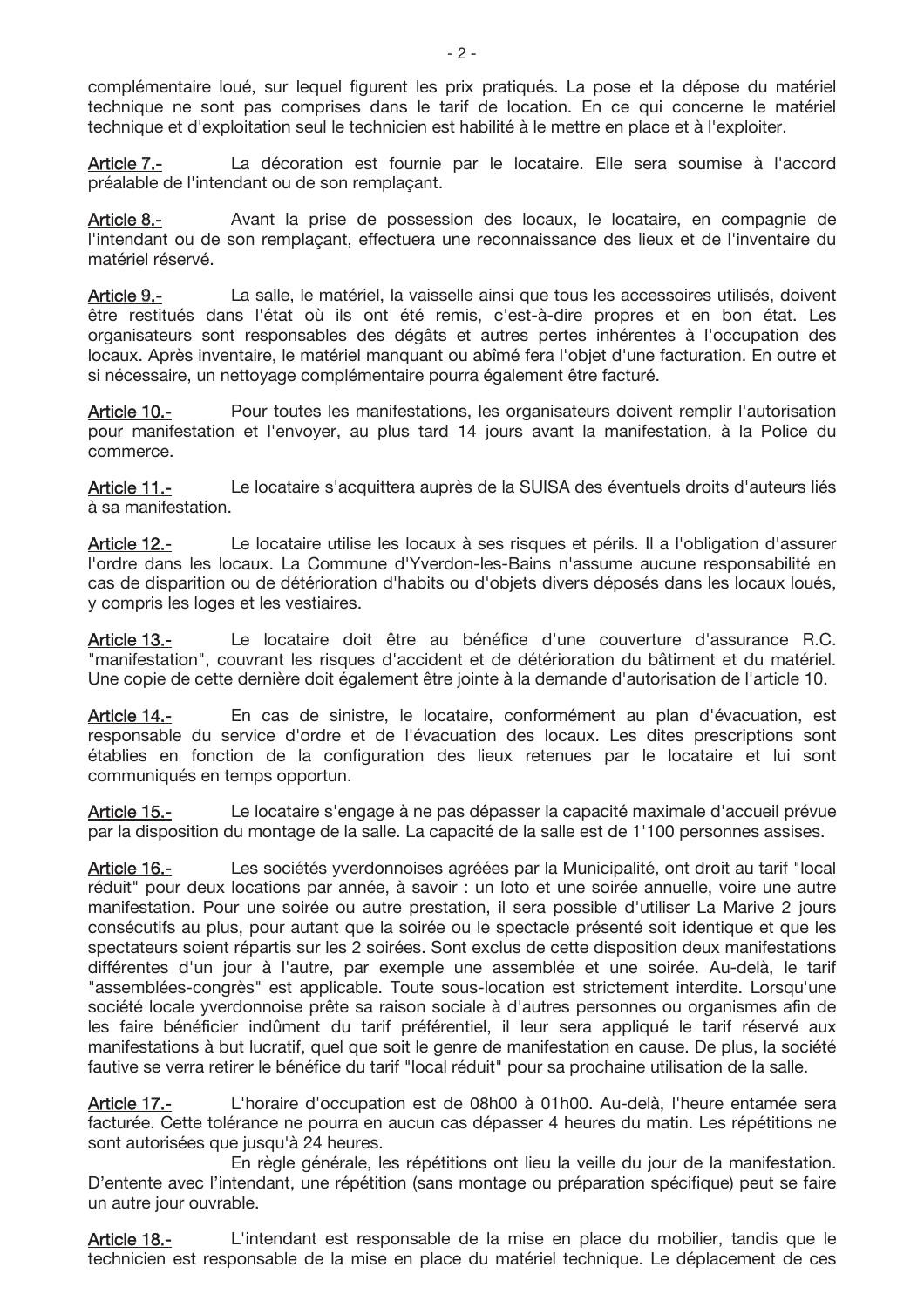matériels pendant la manifestation ne peut se faire qu'avec l'autorisation des personnes concernées. Aucun objet ne doit être placé dans les zones d'évacuation de secours.

Il est interdit au locataire : Article 19.-

- de fixer ou coller des objets au sol et contre les parois, rideaux et vitrages, sans a) autorisation préalable: des panneaux d'affichage sont à disposition:
- b) d'établir une buvette à un autre emplacement que ceux aménagés à cet effet;
- de toucher aux installations techniques, de chauffage, ventilation, projection, éclairage, C) sonorisation, lutte contre le feu, etc.;
- $d)$ de laisser pénétrer les chiens et autres animaux, sauf manifestation spécifique.

Le personnel, dont la mise à disposition est incluse dans la location de La Article 20.-Marive se compose de deux personnes au maximum:

- a) Un surveillant, qui assure le bon fonctionnement des installations techniques et la gestion des alarmes. Ce collaborateur est présent pendant toute la durée de l'occupation de la salle :
- Un technicien son et lumière qui : b) pour le tarif I : sera présent quatre heures au total par jour de préparation ou de répétition ; pour les tarifs I-II-III : sera présent cing heures au total par jour de manifestation :

Tout besoin supplémentaire en personnel sera facturé.

Article  $21.-4$ La vaisselle est mise à disposition moyennant un prix de location de CHF 50.par tranche de 50 personnes.

a) Les buvettes et la cuisine sont mises à disposition selon les modalités fixées Article 22.dans les tarifs de location.

b) Pour des raisons techniques, le locataire n'utilisera, pour les machines à café, que les produits agréés par le fournisseur des appareils et qui pourront être obtenus auprès de l'intendant.

Article 23.-<sup>5</sup> Lors de l'utilisation de la cuisine, le locataire peut librement choisir le traiteur, titulaire d'une licence de café-restaurant ou autorisation simple de traiteur.

Cette licence devra être présentée au plus tard 20 jours avant la manifestation.

Lors de manifestations peu importantes (150 couverts au plus), les sociétés yverdonnoises agréées, au bénéfice d'un permis temporaire permettant la vente de boissons alcooliques à consommer sur place, ont le libre choix du traiteur, celui-ci étant habilité à livrer les repas, sans néanmoins procéder au service sur place.

Les dispositions de la Loi sur les auberges et les débits de boissons (LADB) demeurent réservées.

L'évacuation des déchets et des contenants est à la charge du locataire, dans Article 24.les conteneurs prévus à cet effet

Article  $25-$ <sup>6</sup> L'accès à la rampe aboutissant à l'esplanade derrière la scène est limité aux véhicules ne dépassant pas 16 tonnes. Le parcage est interdit sur l'esplanade sauf pour les véhicules indispensables à la manifestation (par ex. car régie) et pour l'organisateur. Celui-ci veillera à respecter le plan "Consigne de stationnement", faisant partie intégrante du contrat de location.

Article 26.-Le tarif local réduit est exclusivement réservé aux Sociétés yverdonnoises et aux services communaux, conformément aux dispositions de la décision municipale du 7 novembre 1996 concernant le tarif local réduit et à la liste qui y est annexée.

L'horaire pour l'organisation des lotos et la livraison du matériel a été fixé de la Article 27. manière suivante :

Loto simple : de 17h00 à 01h00 Loto double: de 10h00 à 01h00

<sup>&</sup>lt;sup>4</sup> Article modifié selon décision municipale du 4.12.2008

<sup>&</sup>lt;sup>5</sup> Article modifié selon décision municipale du 4.12.2008

 $^{\rm 6}$  Article modifié selon décision municipale du 28.11.2018